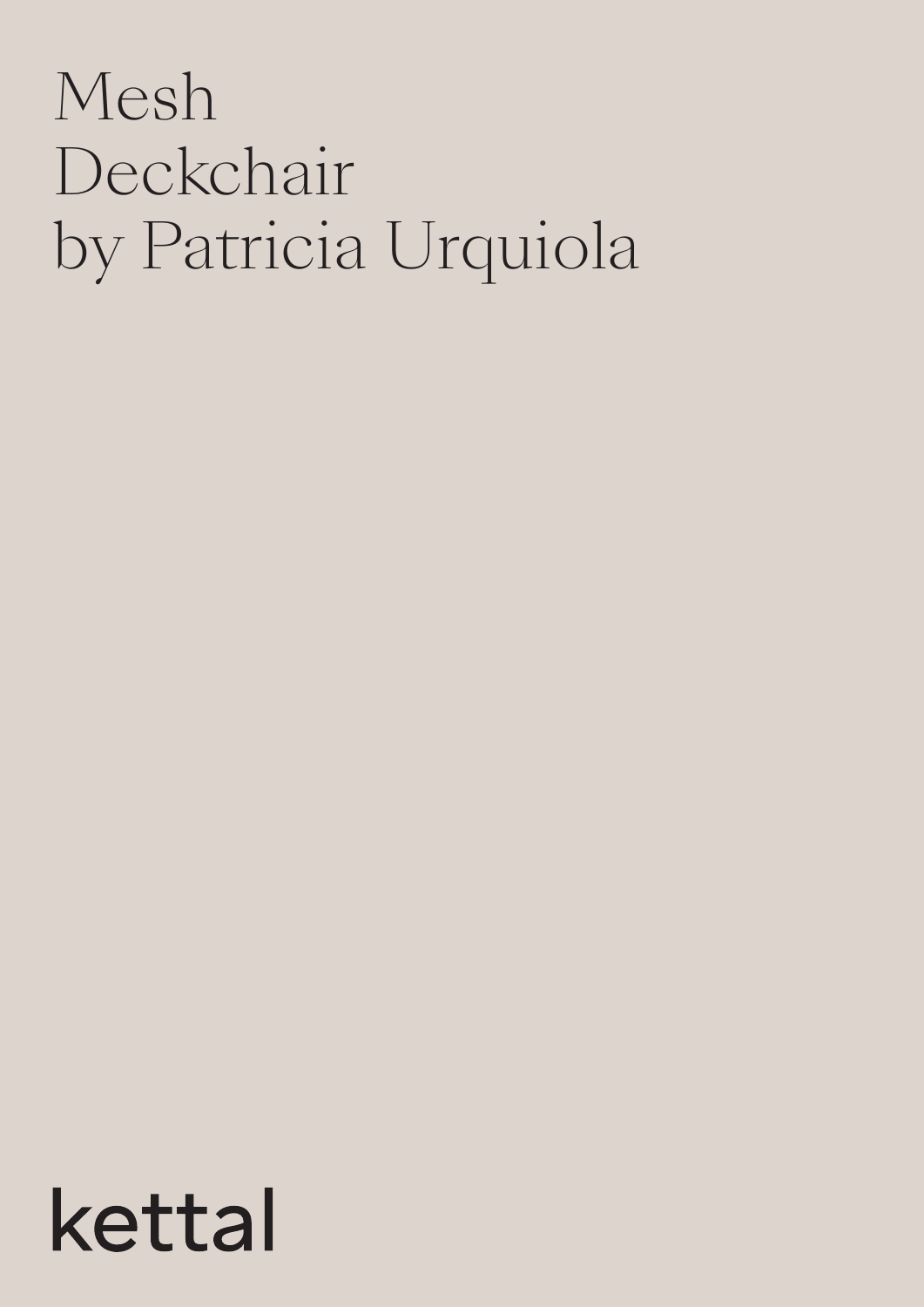Designer Patricia Urquiola Collection Mesh

 $1/3$ 

Kettal Mesh collection recalls architectural facades, which filter the surrounding environment without stopping the light and air flow. Industrial and natural materials, hard and soft surfaces, transparent and solid volumes are putted face to face in order to create this family of outdoor furniture based in contrasts.

cm/ inch



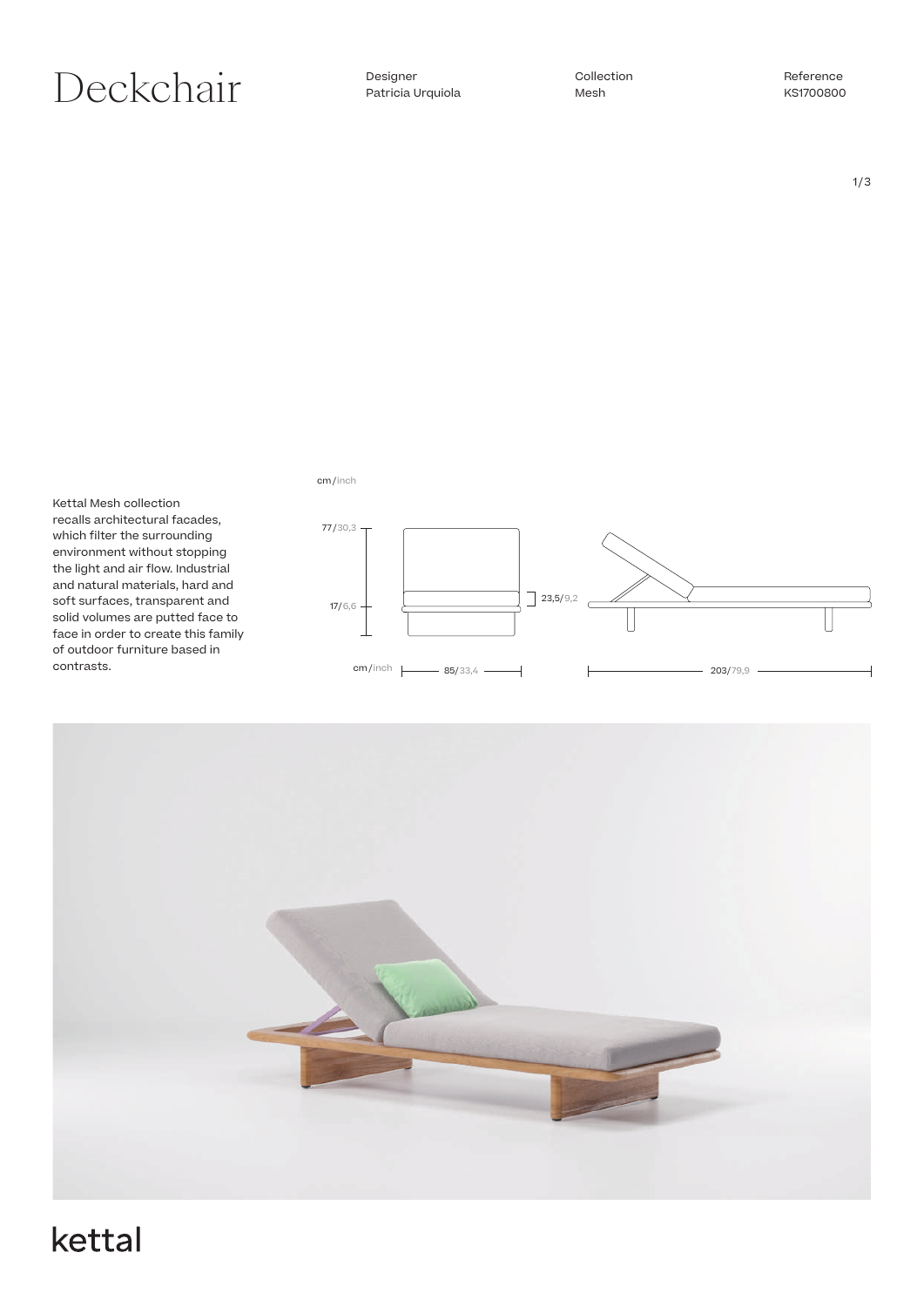## Mesh Double deckchair by Patricia Urquiola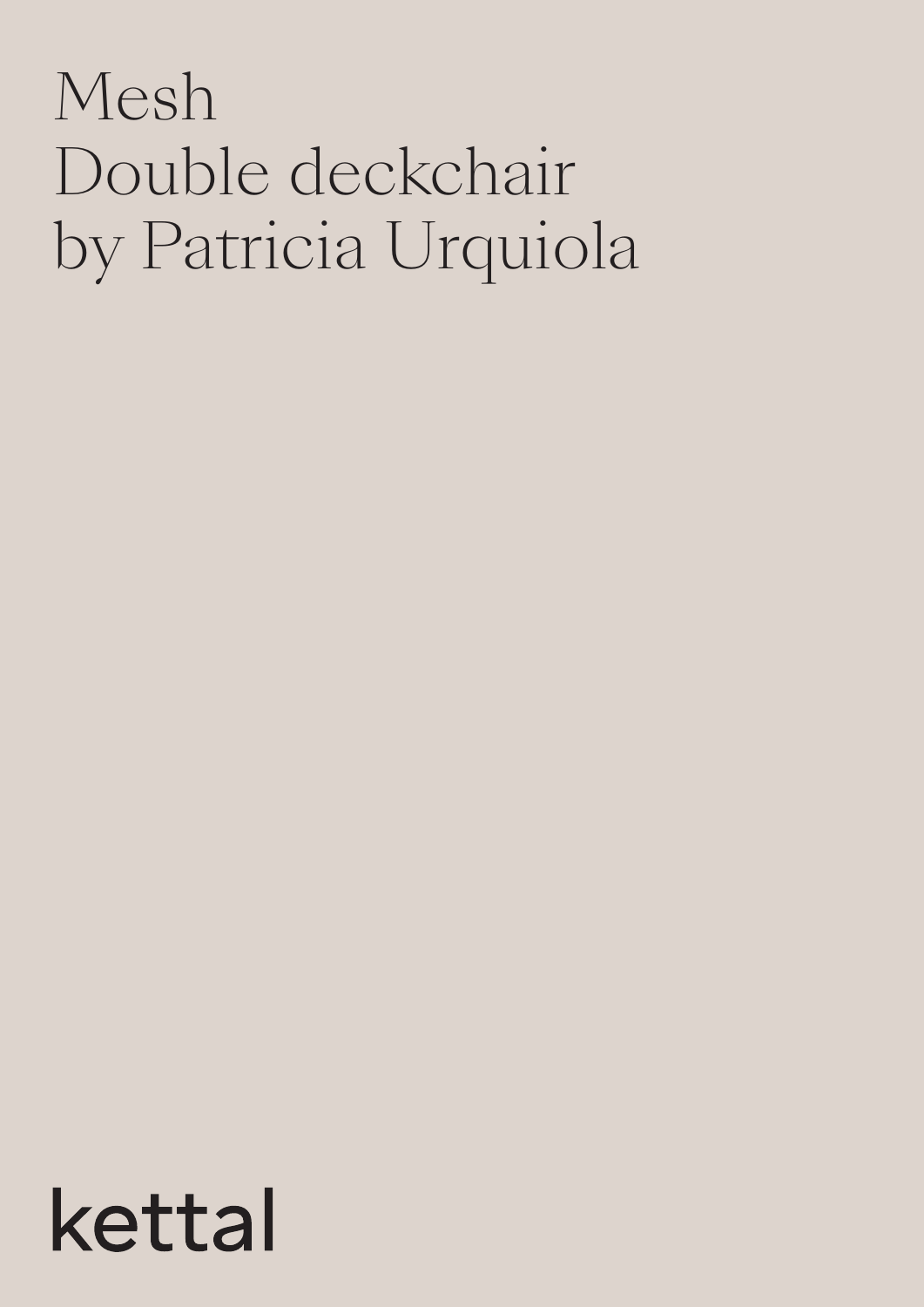### $\text{Designer}$ <br>  $\text{Rellection}$   $\text{Relection}$   $\text{Relection}$   $\text{Refference}$   $\text{Relaction}$   $\text{Refference}$   $\text{Refference}$   $\text{Refference}$   $\text{Refference}$   $\text{Refference}$   $\text{Refference}$   $\text{Refference}$   $\text{Refference}$   $\text{Refference}$   $\text{Refference}$   $\text{Refference}$   $\text{Refference}$   $\text{Refference}$   $\text{Refference}$   $\text{Refference}$   $\text{Refference}$   $\text{Refference$ deckchair

| Designer          |
|-------------------|
| Patricia Urquiola |

Collection Mesh

Kettal Mesh collection recalls architectural facades, which filter the surrounding environment without stopping the light and air flow. Industrial and natural materials, hard and soft surfaces, transparent and solid volumes are putted face to face in order to create this family of outdoor furniture based in contrasts.

cm/ inch





#### $1/3$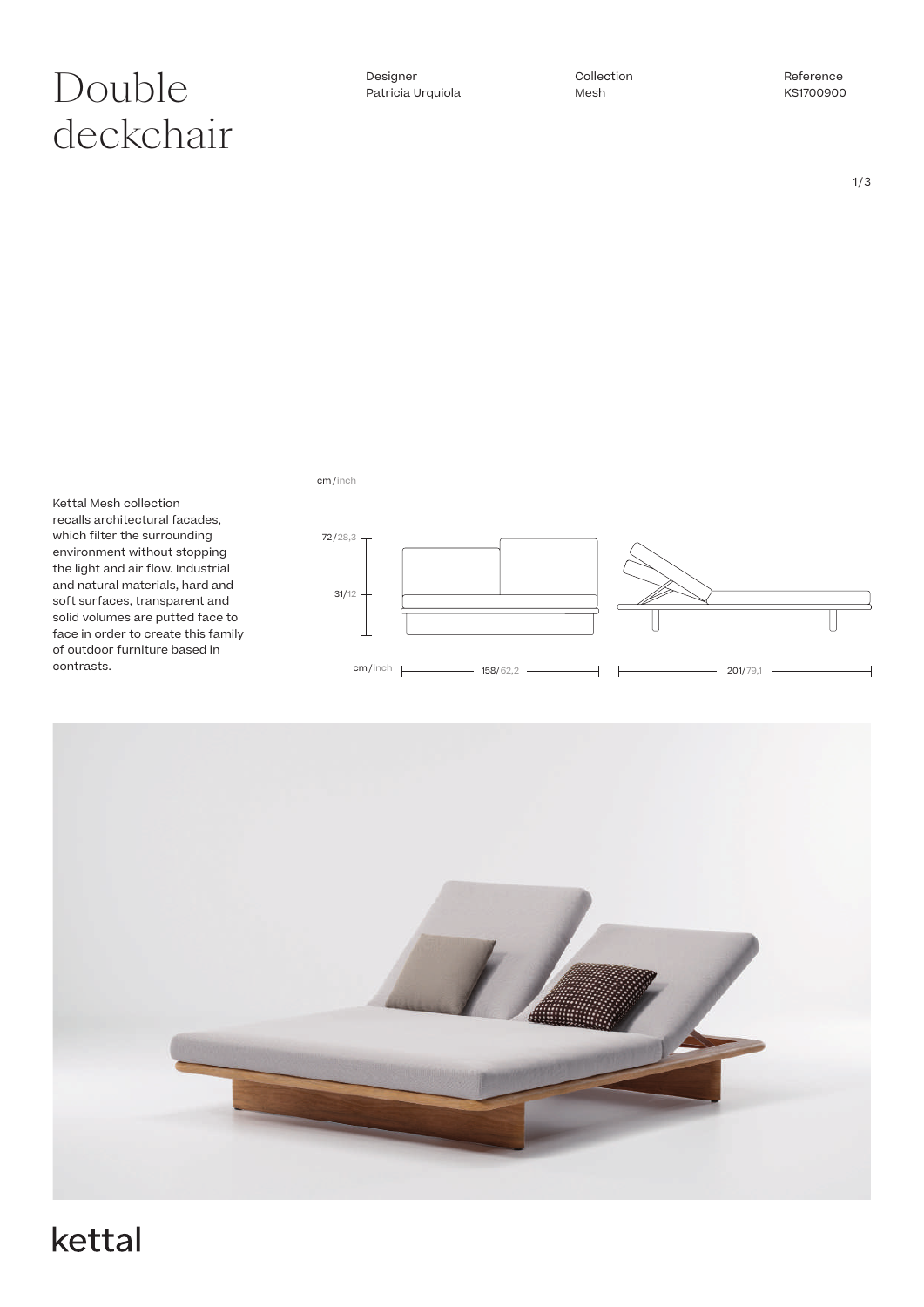## $\mathrm{Deckchar}$  Designer Collection Collection Reference Reference

Designer Patricia Urquiola Collection Mesh

2/3

#### Materials

#### Aluminium

Antioxy, Heavy Load, Resistant En-1421, Kettalize-It, Anti-Scratch, Easy Clean, Flame Retardant M1, Eco Friendly Ecoembes Recycling Process

#### Teak

Eco-friendly, A-grade, Heavy Load

#### Fabric

Heavy Load, 100.000 Cycles, Heavy Load Resistant 1000 Decitex, Kettalize-It, Resist U.V. En-581-4, Easy Clean, Abrasion, Resistance 30.000 Cycles, Quickdry

#### Maintenance

Clean with mild soap using sponge or cloth. Be gentle while cleaning, do not scrub aggressively the fabric. Once cleaned please make sure you remove soap excess. In case of aggressive stains clean with diluted household bleach.

Clean stains promptly. The longer it remains, more difficult will be to remove.

Once cleaned the fabric steam iron the fabric. Just use steam, be carefull NOT placeing the iron directly in the fabric it will get damage.

#### Frame Colour Options Terrain Paints

Chalk 721 Tuff 103 Flint 734 Onyx Camomile 106 Mahogany 100 Claystone Bone 678 Mist 773 London Clay 729 Juniper 092 Aquamarine 107 Carbon 737 Sand Storm 132 Sepia 088 Terra Rossa 087 Magma 086 Amazon 102 Cobalt 089 Pumice 131 Lilac 104 Feldspar 082 Terracota 085 Bronze 093 Sahara 139 Corten 727 Indigo 094 Galena 105 Jade 091 Manganese 726

Frame Colour Options **Colour Colour** 



101

741